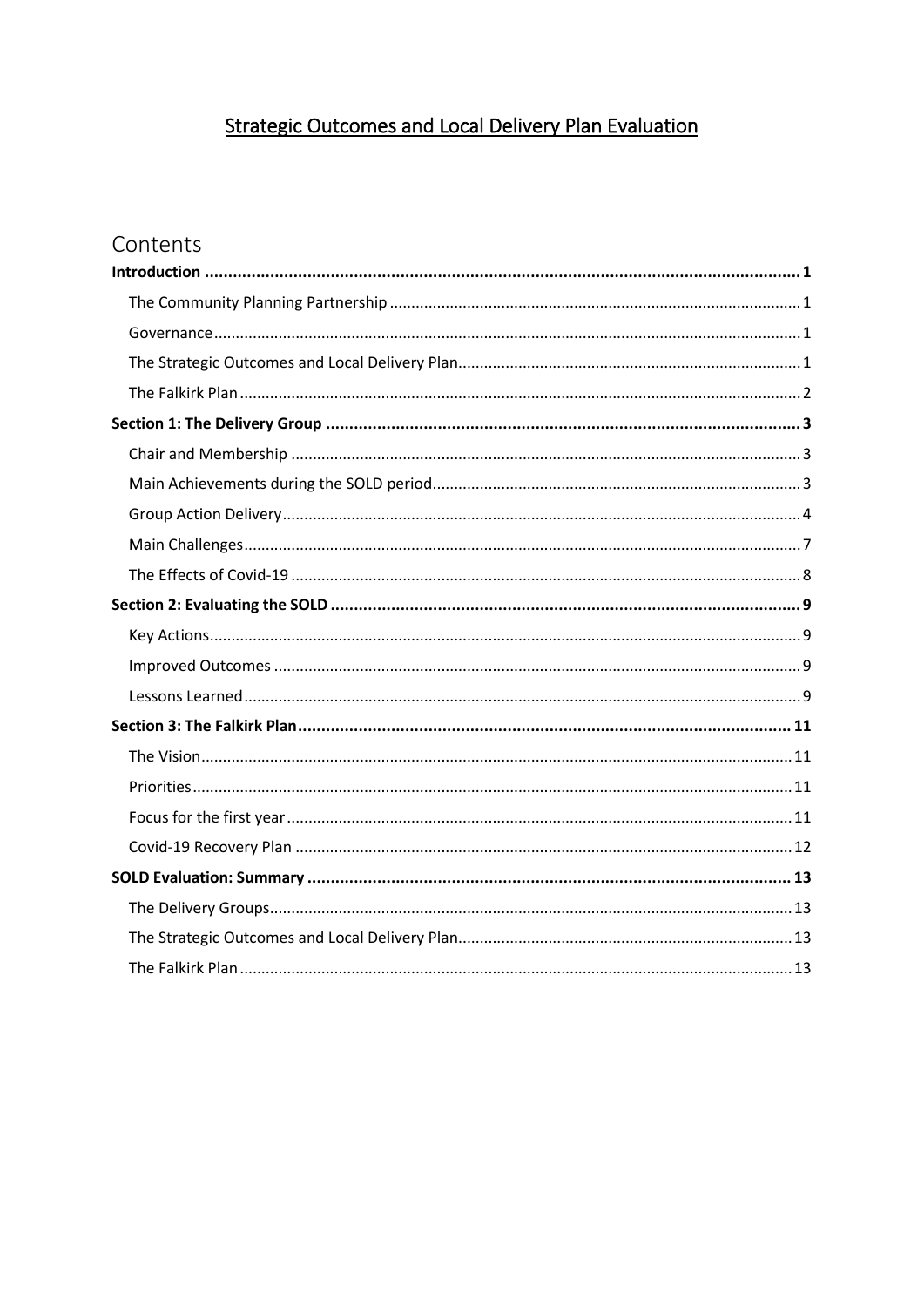# <span id="page-1-0"></span>Introduction

# <span id="page-1-1"></span>The Community Planning Partnership

The Community Planning Partnership (CPP) brings together all public bodies in the Falkirk area to create a mechanism for joint working, driving improvement and addressing potentially deep-rooted social issues in the area. Partners work with each other and their communities to identify key issues that are affecting the Falkirk area; whether they affect the whole area, specific communities or communities of interest and target the causes rather than the consequences of inequalities.

In Falkirk, Community Planning Partners include:

- CVS Falkirk
- Falkirk Community Trust
- Falkirk Council
- Forth Valley College
- The Health and Social Care Partnership
- NHS Forth Valley
- Police Scotland
- Scottish Enterprise
- Scottish Fire and Rescue Service
- Scottish Natural Heritage
- SESTran
- Skills Development Scotland

## <span id="page-1-2"></span>Governance

Over the last year there have been many changes to reporting structures within the Falkirk Community Planning Partnership. Following a self-assessment review, the CPP Strategic Board and CPP Executive Groups merged into the Community Planning Board to provide overall leadership and make best use of resources. Reporting to the Board, the Community Planning Improvement Group was established to provide operational support to the Board. It bring together officers from different organisations and delivery groups to ensure joint identification of needs, a shared approach to engagement, and to develop the Falkirk Plan.

## <span id="page-1-3"></span>The Strategic Outcomes and Local Delivery Plan

Each Community Planning Partnership in Scotland must have a Local Outcomes Improvement Plan which identifies outcomes to improve, a description of planned improvement and a time period to achieve this. This plan will show how the partnership will target resources to tackle these issues and how it will measure outcome improvements. In Falkirk, this is currently the Strategic Outcomes and Local Delivery Plan (SOLD) 2015-2020:

*Our Vision:* Falkirk is 'the place to be'

## *Key Priorities*

- Improving mental health and wellbeing
- Maximising job creation and employability
- Minimising the impact of substance misuse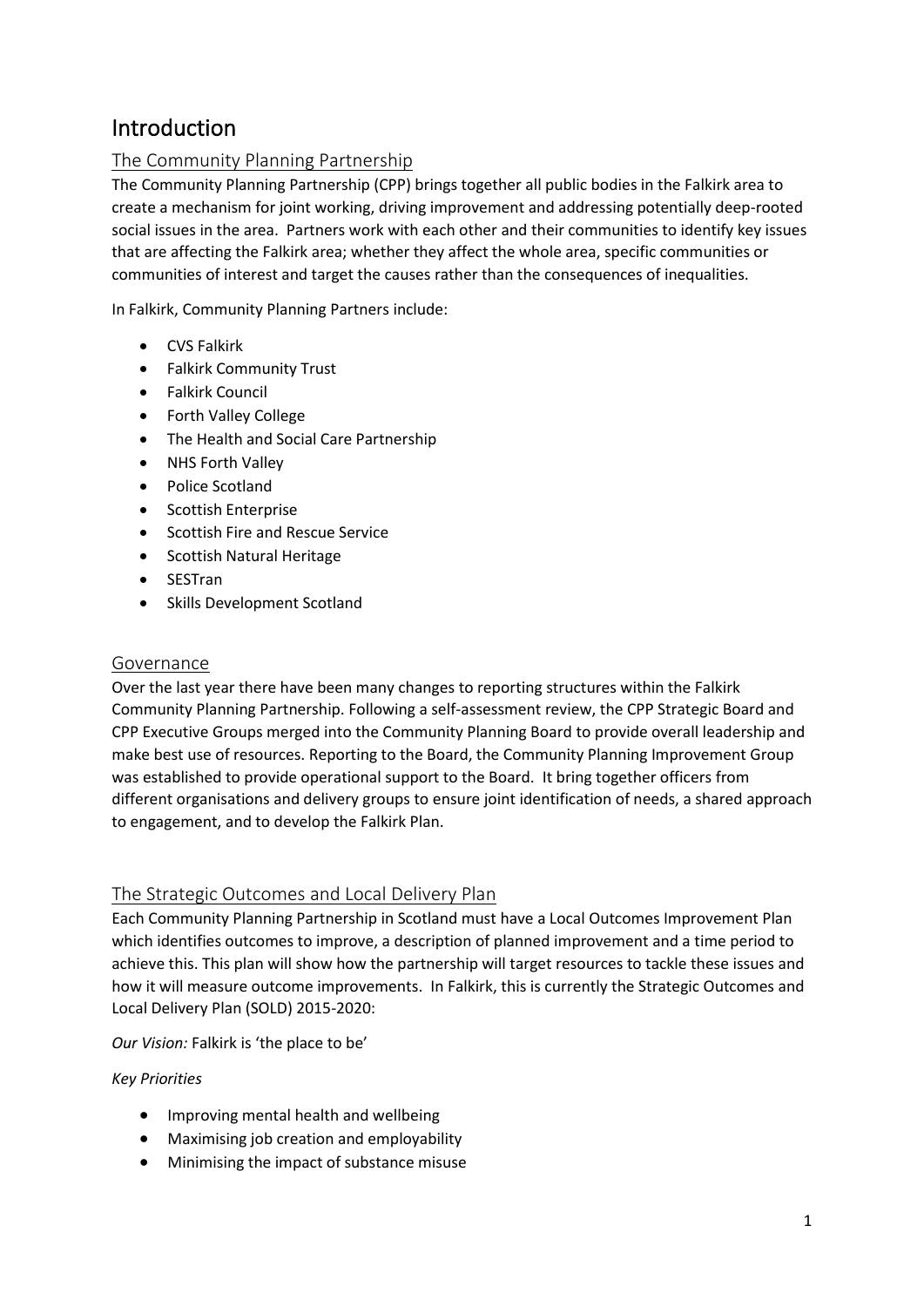• Addressing the impact of poverty on children

## *Outcomes*

- Our area will be a fairer and more equal place to live
- We will grow our local economy to secure successful business, investment and employment
- Our children will develop into resilient, confident and successful adults
- Our population will be healthier
- People will live full, independent and positive lives within supportive communities
- Our area will be a safer place to live

# <span id="page-2-0"></span>The Falkirk Plan

The Community Planning Partnership is currently developing the Falkirk Plan, to update and replace the Strategic Outcomes and Local Delivery Plan. The Community Planning Improvement Group is currently researching and planning this process, which includes:

- Strategic Needs Assessment: The group is researching inequalities in the area through data and community lived experience. This assessment will highlight key issues in Falkirk.
- Community Participation: the group is developing a new approach to community conversations so a dialogue can be maintained with different groups throughout planning and delivery of the Falkirk Plan.
- Co-production: the plan will be developed alongside the local community and anyone who wants to be involved in the decision-making process, can be.

In order to measure outcomes, a performance management framework, monitoring schedule, and robust performance indicators will be established. These will be evaluated annually, and published in a report to ensure the Community planning Partnership is accountable to its communities.

## *Evaluation*

An evaluation template was distributed to SOLD Delivery Groups to measure progress over the SOLD period. The templates asked groups key questions about:

- 1. The Delivery Group and its achievements;
- 2. The SOLD and its delivery;
- 3. The Falkirk Plan and what the group sees as priorities, including Covid-19 recovery.

This evaluation summarises the responses.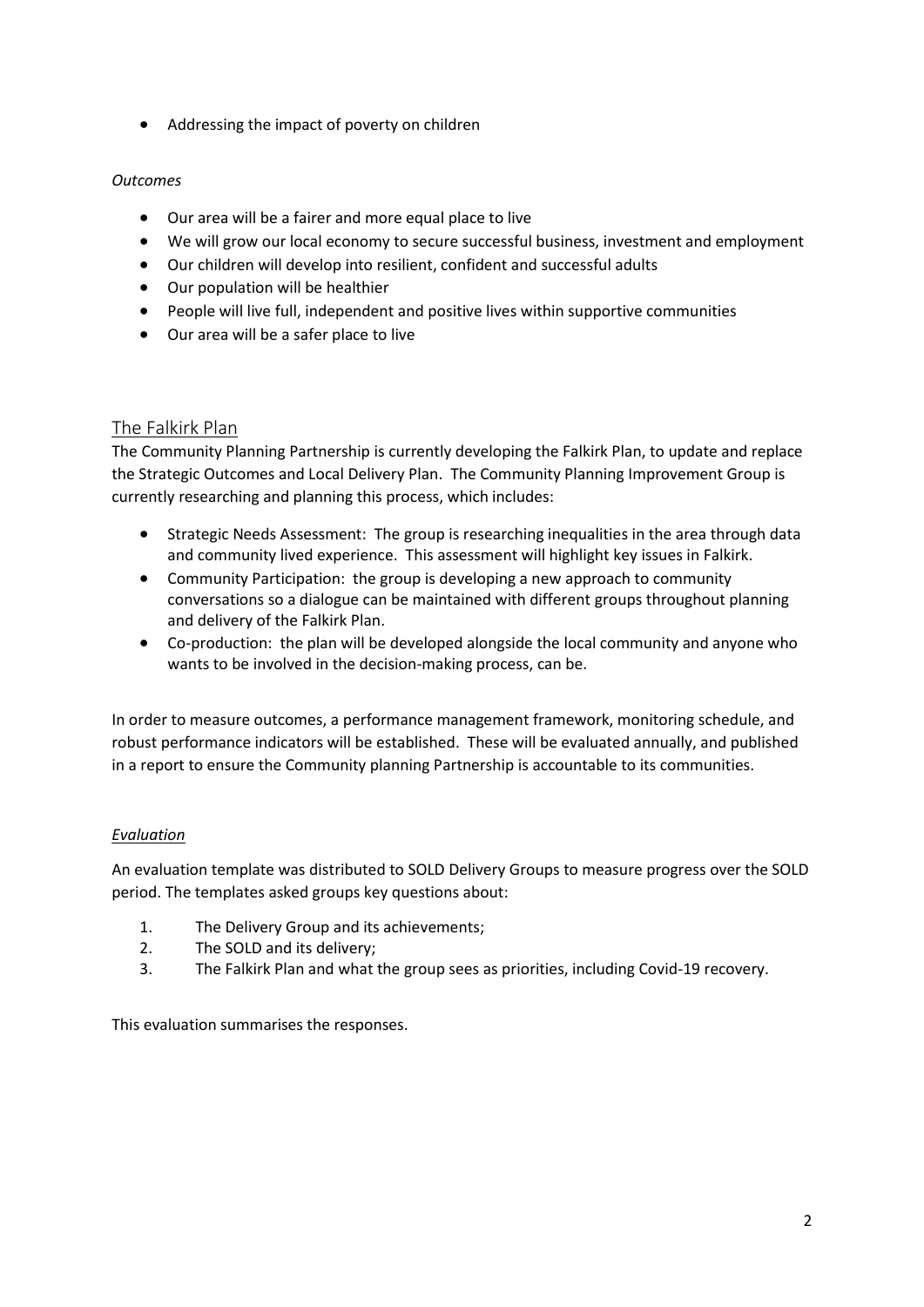# <span id="page-3-0"></span>Section 1: The Delivery Group

This section asked each group about the delivery group itself, to understand its membership and any challenges and achievements it had. Most groups reported positive experiences of partnership working, both within and between the groups.

# <span id="page-3-1"></span>Chair and Membership

There are 5 delivery groups that are chaired by Falkirk Council – Fairer Falkirk, Falkirk Economic Partnership, the Children's Commission, The Public Protection Chief Officers Group and the Local Employability Partnership are all chaired by Falkirk Council. The Health and Wellbeing group is chaired by the NHS and the Mental Health and Wellbeing group and Alcohol and Drugs Partnership are both chaired by the Health and Social Care Partnership. The latter was previously chaired by the Council until late 2019.

Each group has a wide variety of partners which are relevant to the subject matter, and different services from across the Council. Additional organisations are also included when particularly relevant, for example the Falkirk Economic Partnership has private sector partners. Most groups have strategic links to one another and membership spans various groups, for example the deputy chair of the Health and Wellbeing group also sits on the Children's Commission, and the Coordinator for the ADP also sits on the Mental Health and Wellbeing group. There are many other examples of this cross-working which shows the delivery groups working across themes.

# <span id="page-3-2"></span>Main Achievements during the SOLD period *Group Governance and Activity*

## *Group Membership*

Some groups mentioned the need for membership to be revised in order to make sure all relevant officers and organisations are represented. This is something the the groups could revisit particularly following the development of the new Falkirk plan and associated conversations which will involve new partners and community representatives.

## *Partnership Events*

- The Health and Wellbeing Group hosted an event in February 2018 with over 50 partners attending, to seek fresh ideas and partnerships to tackle our 5 trickiest and most challenging issues: Physical activity and young people; Physical Activity and adults; Smoking and pregnancy; Breastfeeding; and Food availability and skills. This informed the Delivery Plan for the next 2 years.
- The Children's Commission had a highly positive GIRFEC/ ICSP visit from Scottish Government in May 2019. The group was highlighted as a strength in driving children's planning and the visit highlighted a refocus on GIRFEC and Family Support was needed which were then by the Commission Leadership Group.
- A number of public protection events were delivered to the public and to staff across the partnership.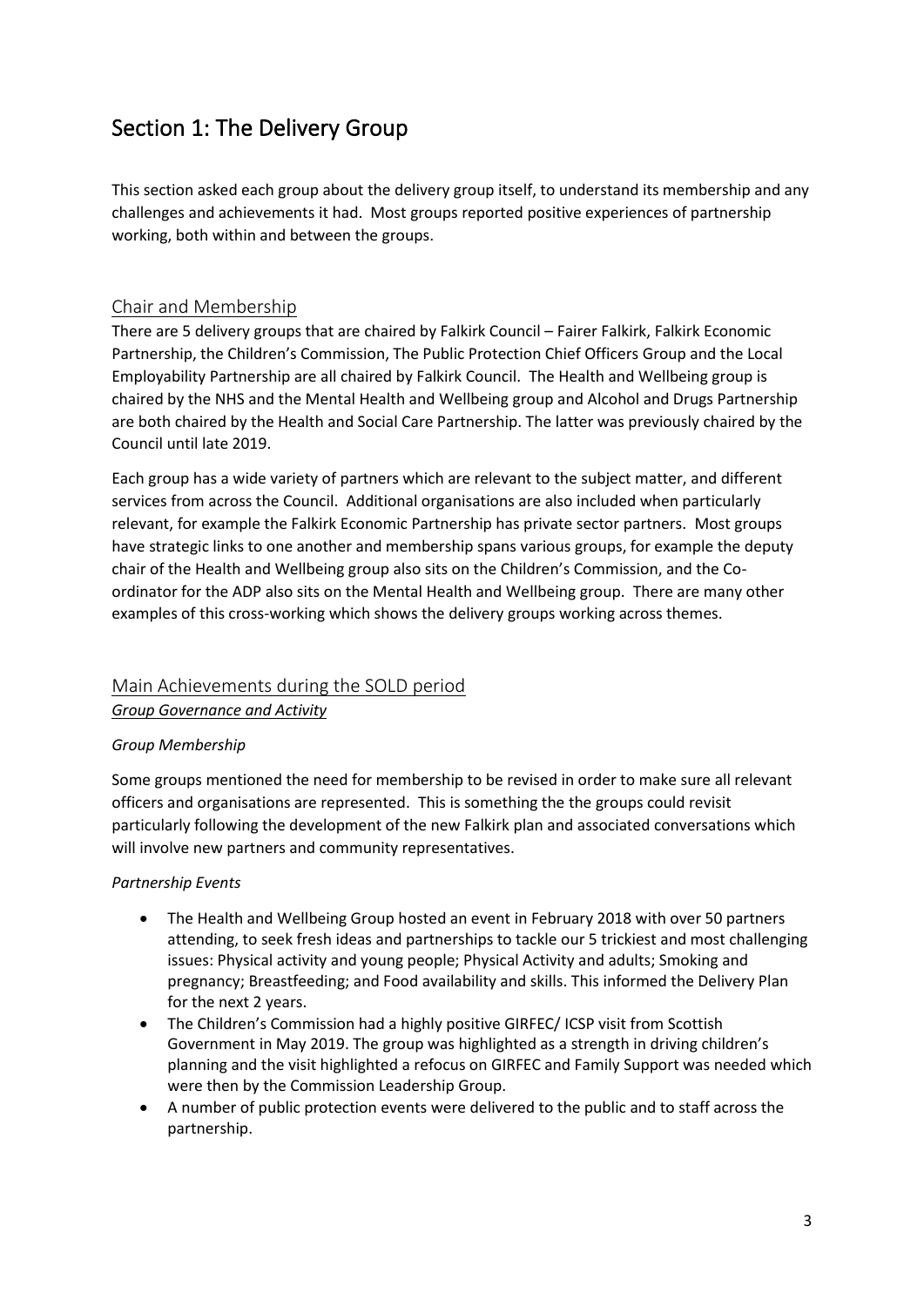### *Development of Partnership Plans*

- Towards a Fairer Falkirk 2019-2024
- Falkirk Economic Strategy 2015-2025
- The Integrated Children's Service Plan 2020 to 2023, and previously 2017-2020
- NHS Forth Valley Primary Care Improvement Plan 2018-2021
- Falkirk HSCP Strategic Plan 2019 2022
- Falkirk Community Justice Outcomes Improvement Plan 2020-2023
- Falkirk Child Poverty Action Report 2019

## <span id="page-4-0"></span>Group Action Delivery

Each delivery group is a multi-agency group. These partners have all worked together over the SOLD period of 2016-2020 to improve outcomes for key priorities and achieved the following:

## *Improving Mental Health and Wellbeing*

- The Partnership funded Decider Skills Training programmes to teach adults and children the skills to understand and manage their own emotions and mental health. Based on cognitive behavioural therapy (CBT) and dialectical behavioural therapy (DBT), it has the potential to be adapted for a range of service settings including adult mental health, child and adolescent, learning disability, substance misuse and prisons.
- Since 31 January 2019, Mental Health Acute Assessment and Treatment Service (MHAATS) have been providing pre-hospital triage for people who come to the attention of the Police The aim is to reduce unnecessary Emergency Department visits, reduce police time in Emergency Department and improve the experience for the patient.
- The Alcohol and Drug Partnership (ADP) arranged training for the Primary Care Mental Health Nurses in relation to the delivery of Alcohol Brief Intervention. The team was provided with Recovery Resource Kits, which contain all of the relevant resources required to support the recovery of those affected by substance use.
- Primary Care Mental Health Nurses (PCMHN's) have been introduced in 7 clusters and 40 practices in Forth Valley. For the Falkirk Partnership, they are now working in 19 practices.

## *Case Study:* **Mental Health Acute Assessment and Treatment Service**

This service was introduced on 31<sup>st</sup> January 2019 and provides a pre-hospital triage system for people that come to the attention of the Police. It is for people suspected of suffering from a mental health issue, or where the individual discloses symptoms which warrant an emergency mental health assessment, for example reporting suicidal intent. The service aims to reduce the number of unnecessary trips to the Emergency Department, which saves resources at the hospital, reduces police time spent going to the hospital, and improves the experience of the patient by getting them more appropriate treatment earlier.

On overage, 65 people are seen by the service every month and in 92% of cases the team can provide support without needing an Emergency Department visit. There is no accurate measurement for efficiencies for Police Scotland but it is likely it reduces police time spent going to the hospital.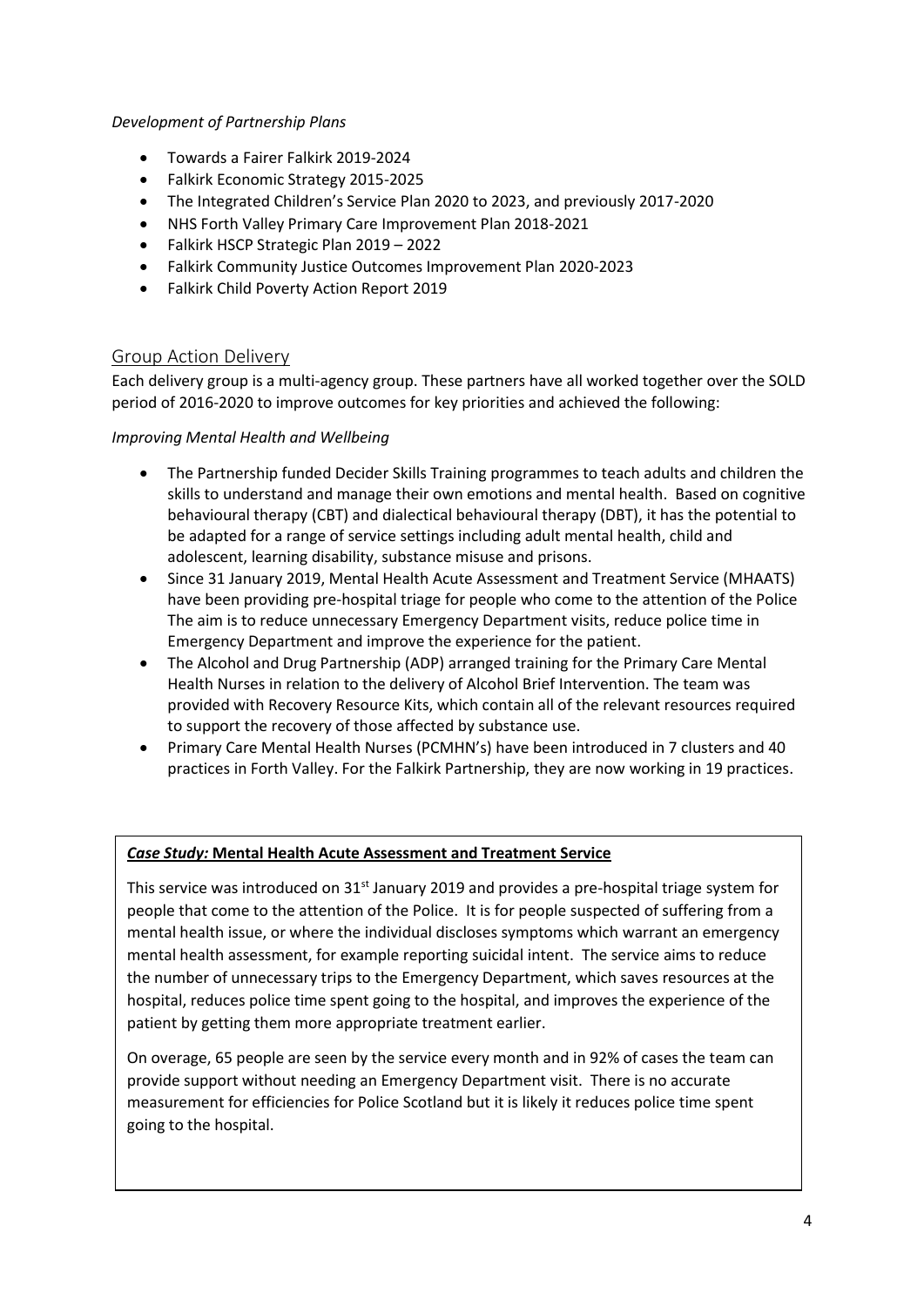#### *Maximising Job Creation and Employability*

- Implemented the Fair Start Scotland Employability Programme supporting over 600 local residents with significant barriers to employment over the initial 2 years, now entering the final third year.
- Introduced Foundation Apprenticeships in Falkirk schools with all eight secondary schools involved and 199 starts in 2019/20; one of the highest numbers in any Local Authority in Scotland.
- Implemented the Parental Employment Support Fund to provide specialist support to families experiencing poverty both in pre-work and in-work poverty situations.
- Implemented the Project Search programme for young people with learning disabilities; two programmes ran in partnership with Forth Valley College, NHS Forth Valley, SERCO & Falkirk Council resulting in a number of supported employment opportunities.
- Introduced the No One Left Behind schools transitions provision across all secondary schools, replacing activity agreements.
- Ongoing participation in a national group to improve employment outcomes for care experienced young people.
- Secured funding to recruit a Family Firm Co-ordinator and Care Experience Assistant to further develop a family firm approach with corporate parenting partners.

## *Case Study:* **Project Search**

Project Search is a one-year internship programme for adults aged 18-24 with learning disabilities, which provides experience in a variety of roles within the Forth Valley Royal Hospital in Larbert. The programme offers a mix of workplace learning and classroom activities, with the support of a College lecturer, job coach and hospital staff.

In the first year of the programme in 2018-19, there were eleven interns taking part in the programme, during which one withdrew from the programme. Upon completion, one intern secured paid employment with SERCO, and the remaining nine secured paid employment with other organisations.

The programme continued in 2019-20, and so far three interns have secured paid employment. The programme has been approved by all partners to continue for a third year and partners continue to work closely with NHS and SERCO to identify further work placements and job opportunities for Interns.

#### *Minimising the Impact of Substance Misuse*

• Delivered the Social Influence Programme in schools leading to a marked reduction in tobacco, alcohol and drug use in secondary age pupils.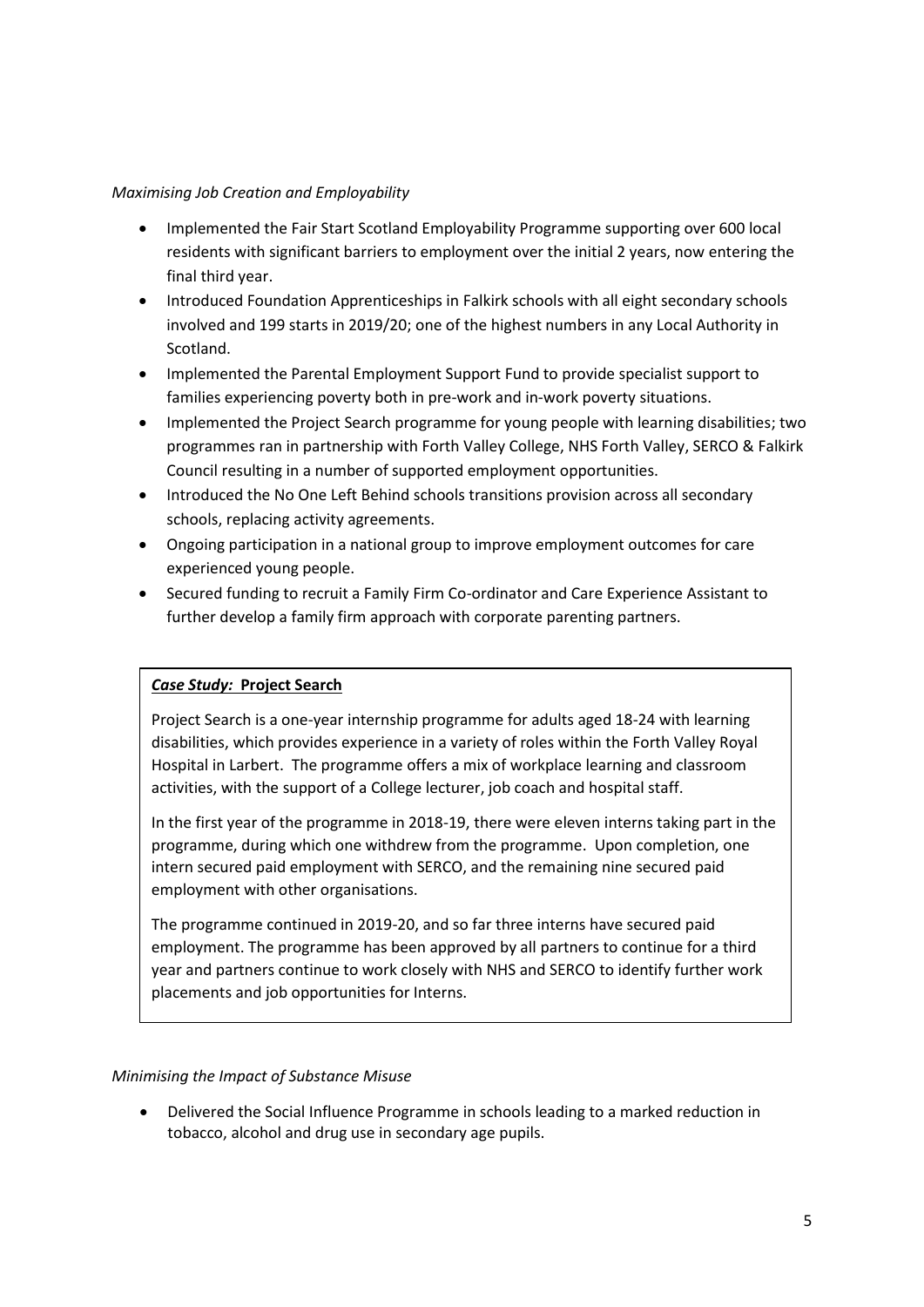- Delivered two research projects, one to understand non-engagement with our services, and one to understand the circumstances relating to Non-Fatal Overdoses, in an attempt to reduce Drug Deaths.
- Provided and promoted opportunities for recovery via Recovery Cafes which has led to increased footfall.
- Developed employability opportunities through ADP Funded Peer Support Project to support those in recovery, in partnership with Cyrenians.
- Improved support for children diagnosed with Foetal Alcohol Spectrum Disorders by implementing a universal pathway for more concise diagnosis of the condition, and campaigns to reduce alcohol consumption during pregnancy.
- Promoted awareness of Foetal Alcohol Spectrum Disorders through workforce development and encouraged early referral.
- The HSCP introduced an Alcohol Related Brain Injury Team, to which the FADP provided additional workers to support rehabilitation.

#### *Case Study:* **The Social Influence Programme**

This programme was delivered between 2014 and 2019 and aimed to reduce substance use in pupils by challenging perceptions of how much their peers used substances, which may influence their own decisions. It was run across the Forth Valley with 14 participating secondary schools: 7 from Falkirk, 4 from Stirling and 3 from Clackmannanshire. Initially S1- S3 participated but later the focus was S2 and S3 due to low reported use among that year group. The table below shows the number of pupils that reported using tobacco, alcohol or cannabis, or having been drunk in the last 30 days at the beginning of the programme and after the 6 week intervention.

| <b>Substance</b>   | <b>Before</b> | After | Improvement |
|--------------------|---------------|-------|-------------|
| Tobacco users      | 210           | 97    | 54%         |
| Alcohol users      | 469           | 235   | 50%         |
| <b>Drunkenness</b> | 238           | 122   | 48%         |
| Cannabis users     | 93            | 49    | 47%         |

*Addressing the Impact of Poverty on Children:*

- Supported people through the roll-out of Universal Credit
- Supported community organisations to provide food and activities to families during school holidays
- Revised charges for people on income-related benefits which resulted in the expansion of free school meals and removal of breakfast club and music tuition fees for people on income related benefits from August 2020
- Introduced free period products across the area
- Implemented Advice and Support Hubs focused on supporting people in or at risk of poverty
- Increased understanding of poverty across the partnership through listening to people's lived experiences. This led to an increase in the school clothing grant from £50 to £120 per child.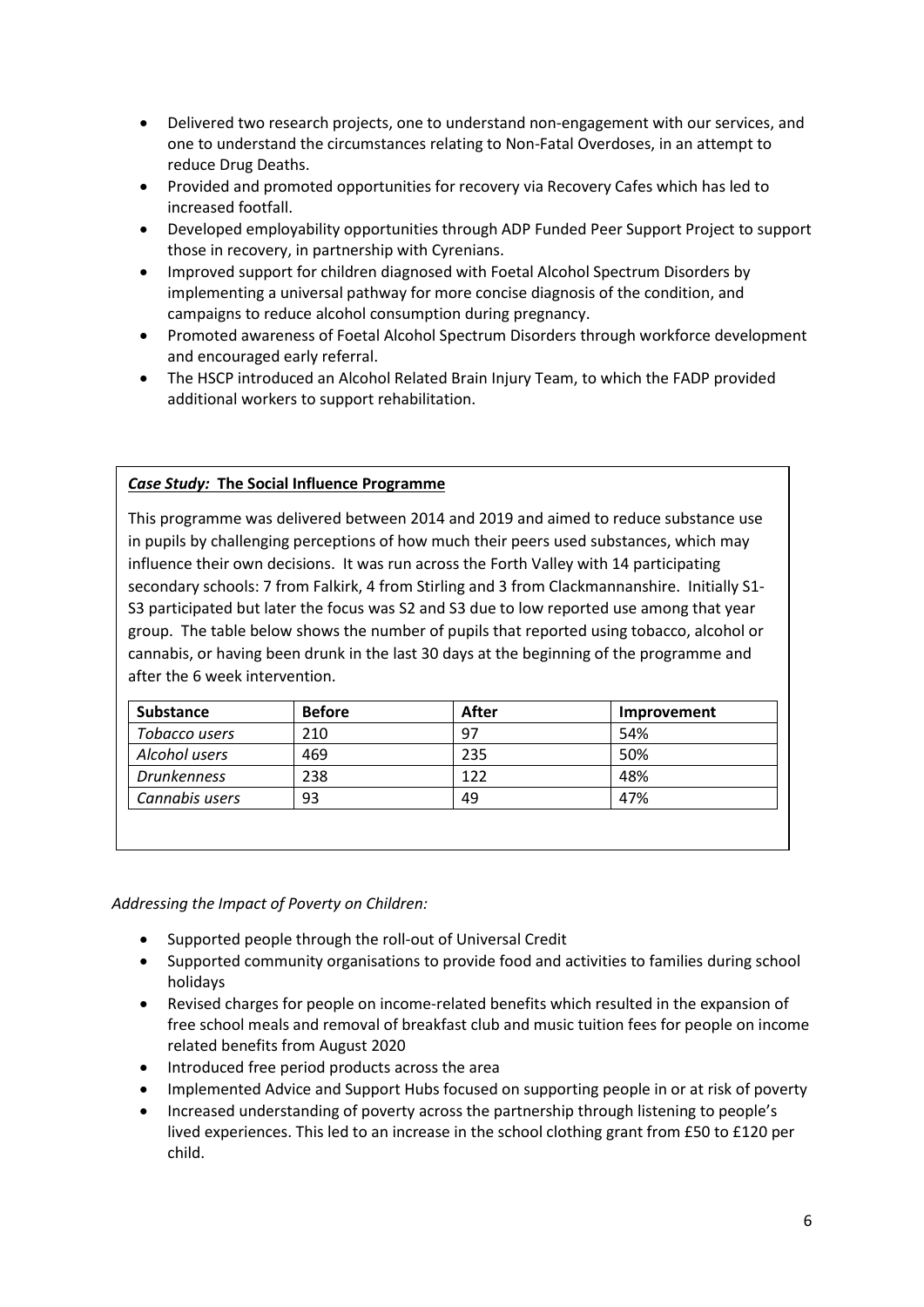# *Case Study:* **Holiday Food Provision**

Children with free school meal entitlement have guaranteed free meals during term time, but during the school holidays low income families are at a higher risk of food poverty and insecurity because of the extra cost of providing these meals themselves.

In 2019/20 a budget of £40,000 was allocated to support community groups and foodbanks provide activities and food to reduce holiday hunger. This included:

- £15,000 allocated to Community groups providing Holiday Clubs during the 2019 school holidays. This provided support for 2348 Children and 852 Adults in attendance, and provided 15,570 meals.
- £8,496 allocated to Falkirk Community Trust to deliver a week's free sport coaching and food during Easter and summer 19. This provided 210 children with a week's sport coaching, 40 children with breakfast over a seven-week period, and 30 children with lunch over a seven-week period.
- £4,782 allocated to Falkirk foodbank, to provide families with a 10 day food parcel during summer 2019, which provided food for 331 adults and 541 children, totalling 9,920 meals.

# <span id="page-7-0"></span>Main Challenges

Groups were also asked about their main challenges over this period. This could have related to partnership or group issues, bureaucracy or social issues they were trying to tackle. Main challenges impacting groups and their functions included:

- Reduced budgets, different funding streams and reduced staff capacity have been a challenge to delivering actions.
- Changes to national strategies has further stressed capacity of partners.
- The SOLD having a wide variety of outcomes and priorities has made co-ordinating delivery across the partnership complicated.
- Partnership working and engagement is often positive, yet challenging to translate this into significant meaningful input to the communities and residents of Falkirk.
- Covid-19 has presented a new challenge for all, which will remain a challenge through development and implementation of the Falkirk Plan.

Main challenges with regard to social issues, included:

- Continued roll out of welfare reform changes impacting on people living on a low income, particularly universal credit, personal independence payments and reductions in tax credits.
- Drug-related deaths has increased, which remains a focus for the partnership.
- The launch of Suicide Statistics reported an increase by 104 probable deaths across Scotland, and that Falkirk reported a 45.9% increase in suicide rate in data for 2004-2008 to 2014- 2018. Male suicide rate increased by 26% and Female suicide rates by 138%.
- Number of local employers, entry level jobs and fair and sustainable employment opportunities.
- Breadth and diversity of support required to assist individuals with multiple barriers to engage in employability support and progress towards employment.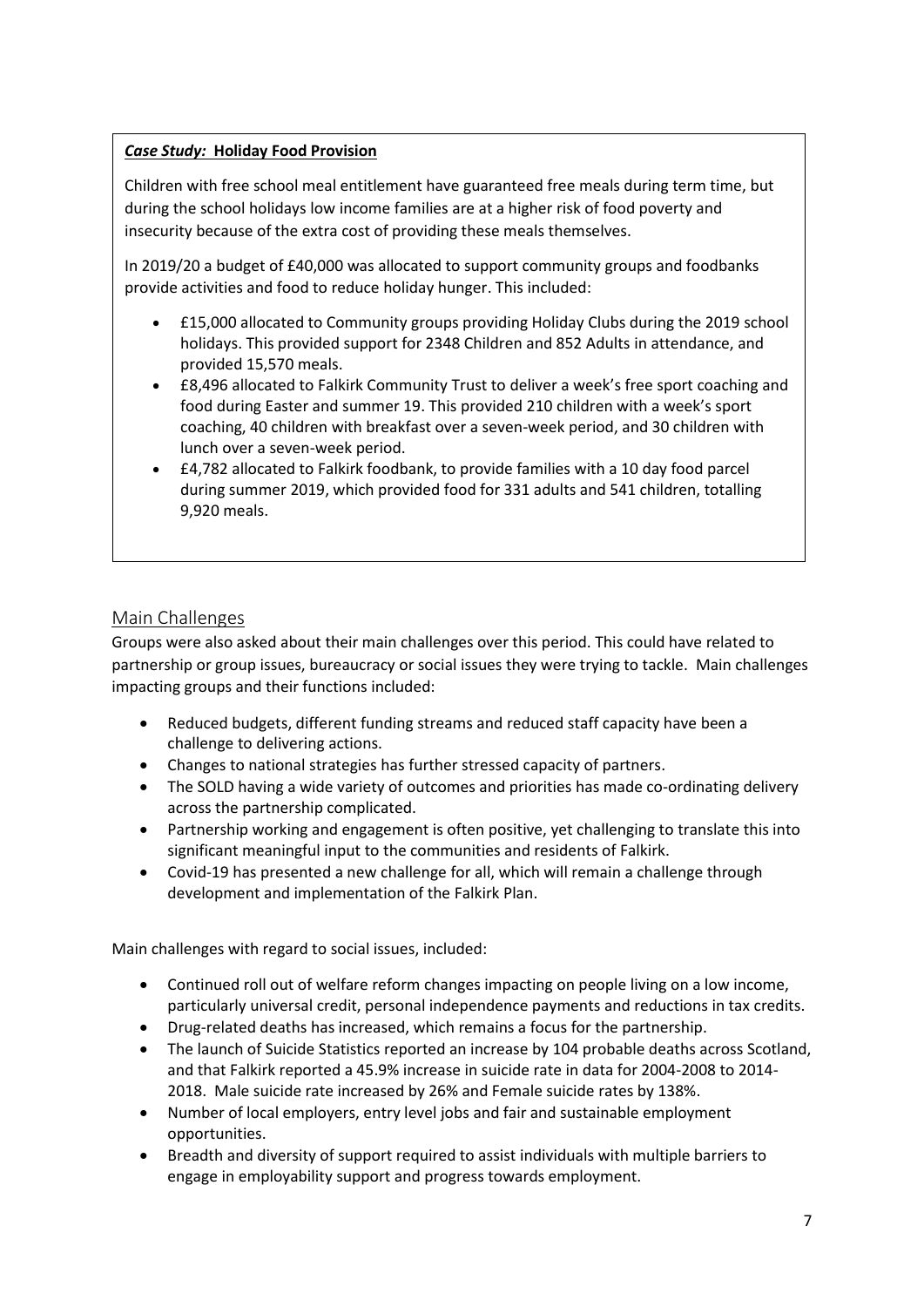# <span id="page-8-0"></span>The Effects of Covid-19

Each group was asked how the effects of Covid-19 will impact up on delivery group's main client group, service or industry. The response was overwhelmingly that the pandemic will likely exacerbate each of the issues or industries related to each group.

Data has already shown more people are losing their jobs, signing up for Universal Credit and being pushed further into poverty. It is anticipated that local unemployment will increase by more than 13,000 claimants locally over the next 6 months. Mental health is being affected through isolation, as is physical health from spending more time indoors and the closure of sport and exercise venues, greatly impacting the stress on health services. Each of these issues also are more likely to affect those who are already at risk, low-income or in deprived areas widening the existing gap between the most and least deprived. Vulnerable people will need to be targeted through the Falkirk plan to ensure we are not only targeting the biggest issues, but the most affected groups.

One group added that there has been a positive to come from Covid-19, which is community activism. During the lockdown, new groups emerged where people wanted to help the most vulnerable in their communities, helping deliver food parcels, shopping or prescriptions, many of which have since become constituted community groups. It has also strengthened the relationship between communities and public services through mutual support. This provides a great opportunity to utilise these relationships to create a plan alongside the community and utilise the knowledge of the communities themselves.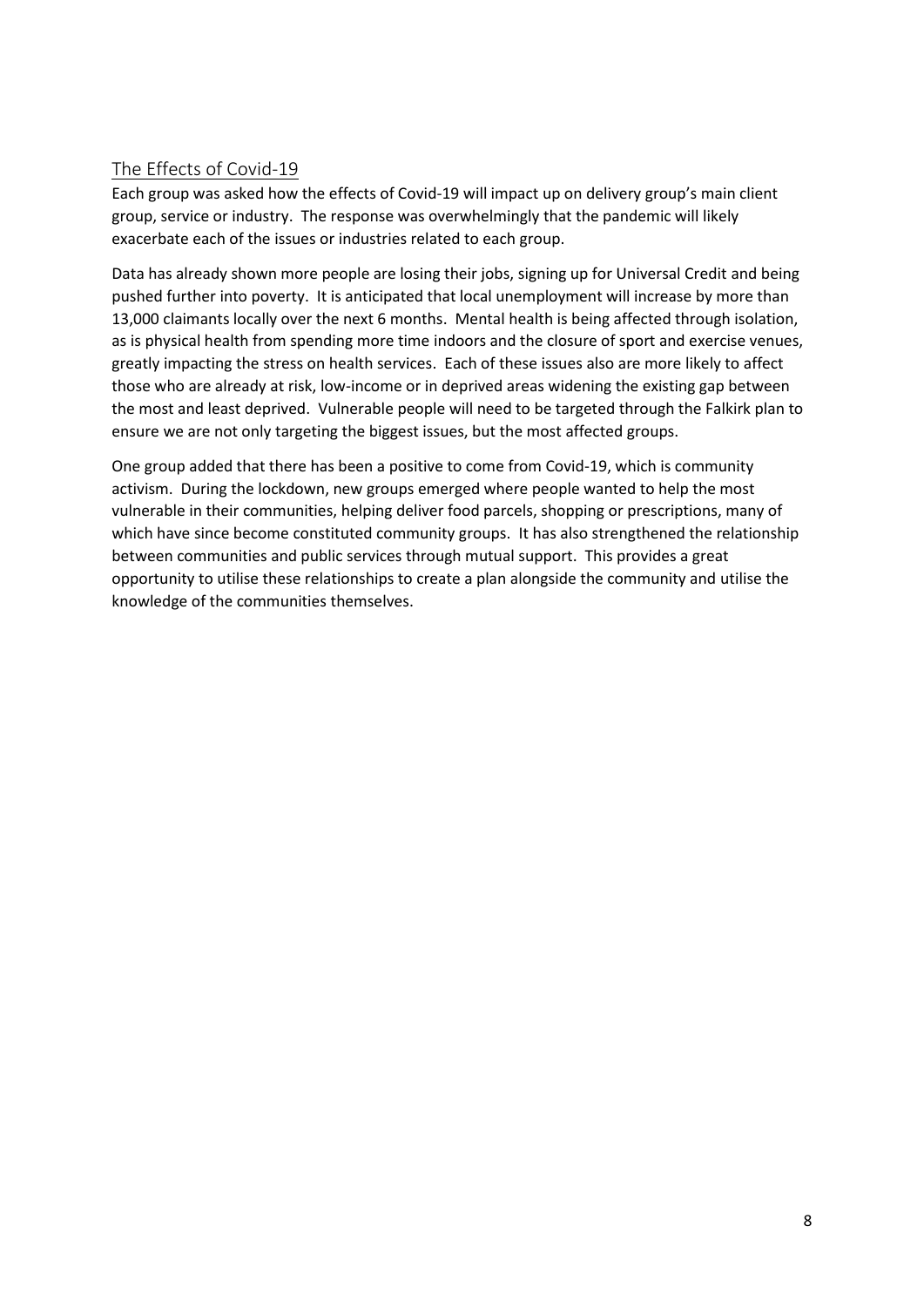# <span id="page-9-0"></span>Section 2: Evaluating the SOLD

Reporting on outcomes across the groups is not consistent. A shared reporting template with clear aims and measures specified will be developed by the Community Planning Improvement Group to help this for the next plan. A smaller set of actions, informed by community views and agreed by the partnership will ensure a more focussed plan that drives the actions of delivery groups.

## <span id="page-9-1"></span>Key Actions

Each group was asked if the key actions in the SOLD were what they considered to be the most relevant for their group. Most said they were appropriate but needed refreshed; though one group indicated the priorities were set by the group before membership changed and were appropriate but not necessarily what the new members would have chosen. Once group responded that the key actions identified within the SOLD were not referred to at any point when planning collective activity within their delivery group. This again highlights the need for consistency in the way actions are developed.

## <span id="page-9-2"></span>Improved Outcomes

Five groups identified improved outcomes over the SOLD period, from 2015-2020, including:

- Reduction in overall unemployment of 0.1%.
- Increase in employer engagement locally with more opportunities for disadvantaged groups to access employment opportunities.
- Although poverty has risen in Falkirk, this has occurred nationally and recent research shows it has risen slightly less in the Falkirk area when compared to the whole of Scotland.
- Increased access to Recovery Cafes across Falkirk.
- A Substance Use Needs Assessment was carried out in 2018, to ensure that all population needs relating to substance use were defined clearly for strategic planning purposes.
- The Health and Wellbeing group saw improved outcomes across their priority groups, and where improvement was not being seen they held a partnership event to get fresh ideas.

## <span id="page-9-3"></span>Lessons Learned

A number of principles for developing the Falkirk Plan can be taken from the experience of the delivery groups:

- Working with communities is essential to developing a plan that will provide meaningful change. Lived experience can provide something that data alone cannot, and working with communities ensures their awareness and participation in the delivery of the plan.
- Engagement needs to be far more participatory than it has in the past, using true coproduction methods, and developing priorities with the community.
- Communities are doing more for themselves, suggesting a lighter touch from statutory organisations, and cutting through red tape can be beneficial. One group stated there is "too much 'planning' and not enough 'community' in community planning". It is critical that communities are supported and provided adequate resources to take on this role.
- A clear reporting schedule is necessary to provide accountability and a template for reporting should be provided to ensure consistency. This appears to have been stuck to at the beginning of the SOLD being in place, but for the most part was not continued.
- One group stated there may not have been an appropriate monitoring arrangement in place, meaning outcomes measurement has not been possible. This must be fully developed for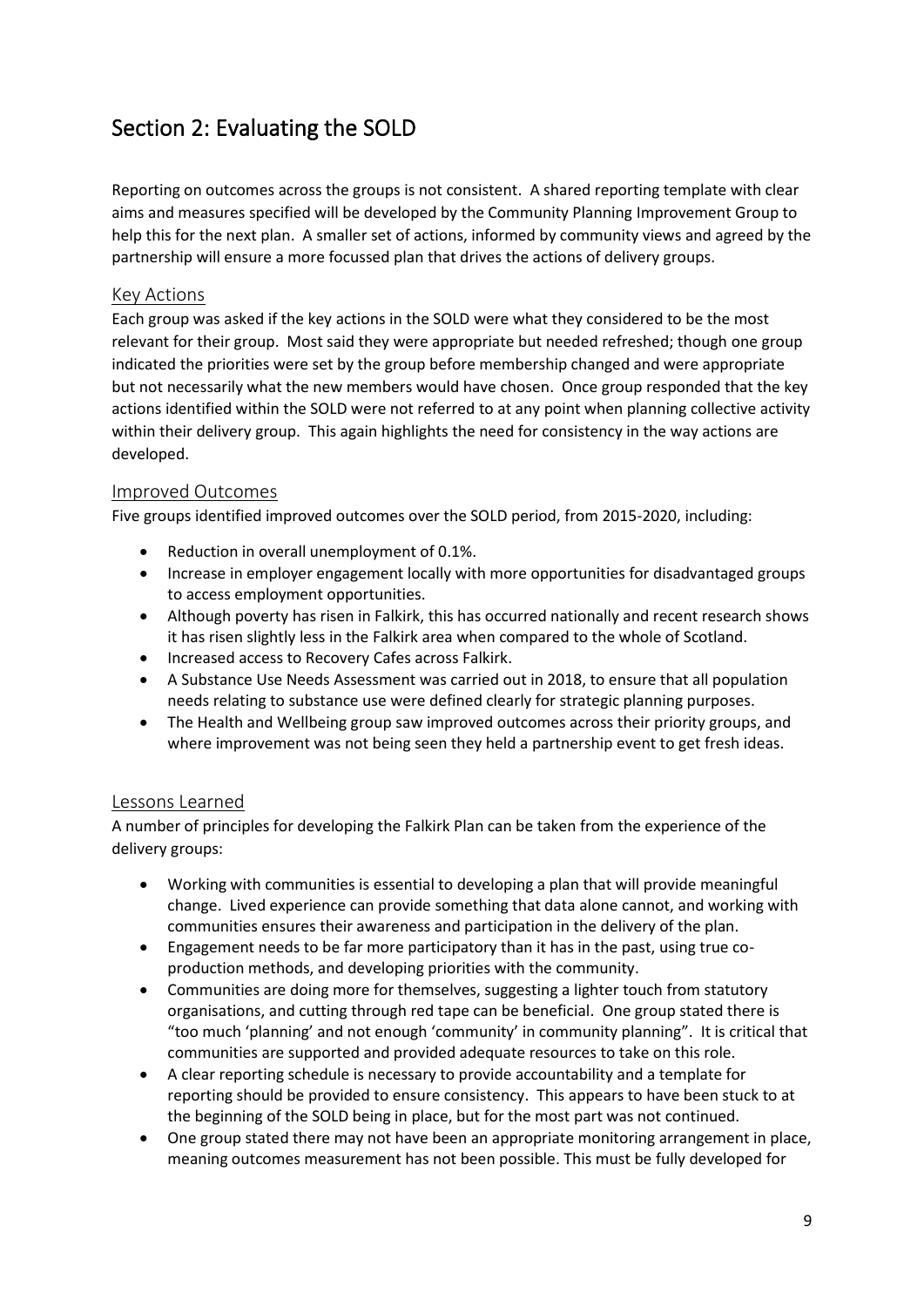the new Falkirk Plan so we can measure and report on the outcomes and impact we are making as a partnership.

• A smaller set of actions, informed by community views and agreed by the partnership, will ensure a more focussed plan that drives the actions of delivery groups.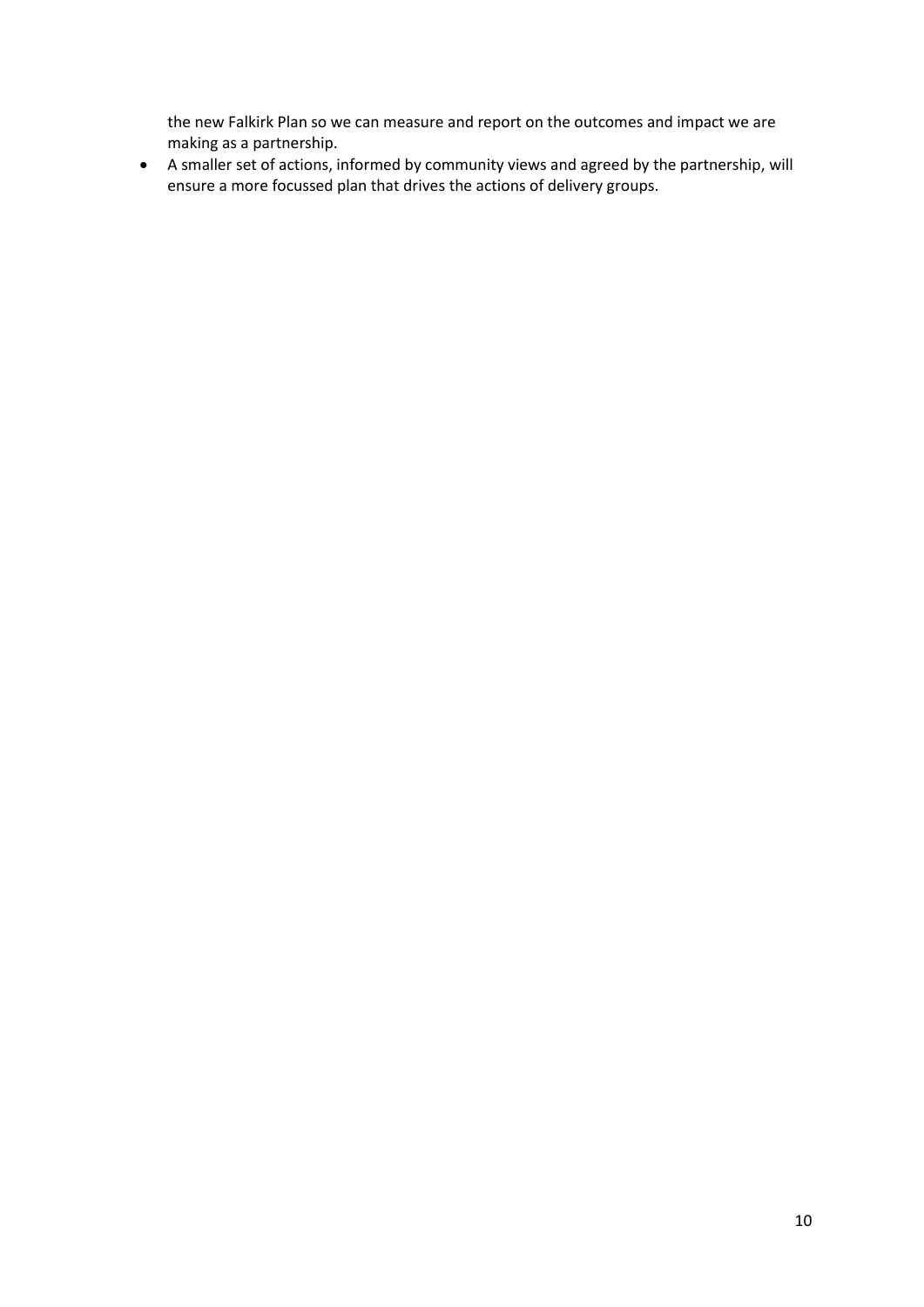# <span id="page-11-0"></span>Section 3: The Falkirk Plan

Groups agree the Falkirk Plan should be much more focused on communities than the SOLD, and the development and delivery of the plan must be in partnership with communities. There has been great partnership with communities and community groups through the SOLD period, and this has grown through the pandemic so these links and relationships must be built upon.

## <span id="page-11-1"></span>The Vision

The vision will be developed with the wider Falkirk community, but groups were asked what they think the themes of the vision should be. Partners suggested:

- Understanding, engagement and involvement
- The most vulnerable in our communities that need additional support and help accessing services
- Alignment and integration of services

## <span id="page-11-2"></span>Priorities

The current SOLD has 6 outcomes and 4 priorities. Many partners have warned that this spreads the focus of the partnership too widely and having a smaller number of priorities would allow the partnership to focus resources on tackling the greatest problems more efficiently.

The evaluation proposed that poverty, mental health and wellbeing, and economic recovery and employment could be a good place to start, as initial feedback from communities and early data research suggest these could be the main issues for post-Covid-19 recovery. Groups were asked their opinion on these initial priorities.

Most agreed, with one group suggesting these are amended slightly to employment, poverty and community wellbeing as that could cover existing priorities relating to health and wellbeing as well as wider needs within local communities.

Two groups used the space to highlight issues related to their own group's priorities, which will be considered during the Strategic Needs Assessment, and one group issued a concern regarding highlighting issues prior to engaging with the wider community. They stated, 'If a co-production approach has been put forward communities either place or communities of interest they have not been involved up until this point, therefore we can't really say it is co-production approach.' This group also highlighted the need to relate priorities to the National Performance Framework, which is also stated in the Community Empowerment Act, and local Community Action Plans.

# <span id="page-11-3"></span>Focus for the First Year

Groups were asked what they considered to be priorities on which to focus for the first year of the new Falkirk Plan, concerning recovery from the impacts of Covid-19. Some groups reiterated the priorities from the previous section. Other suggestions included:

- Health and wellbeing, including mental health, gender-based violence and substance use
- Ensuring support for people on a low income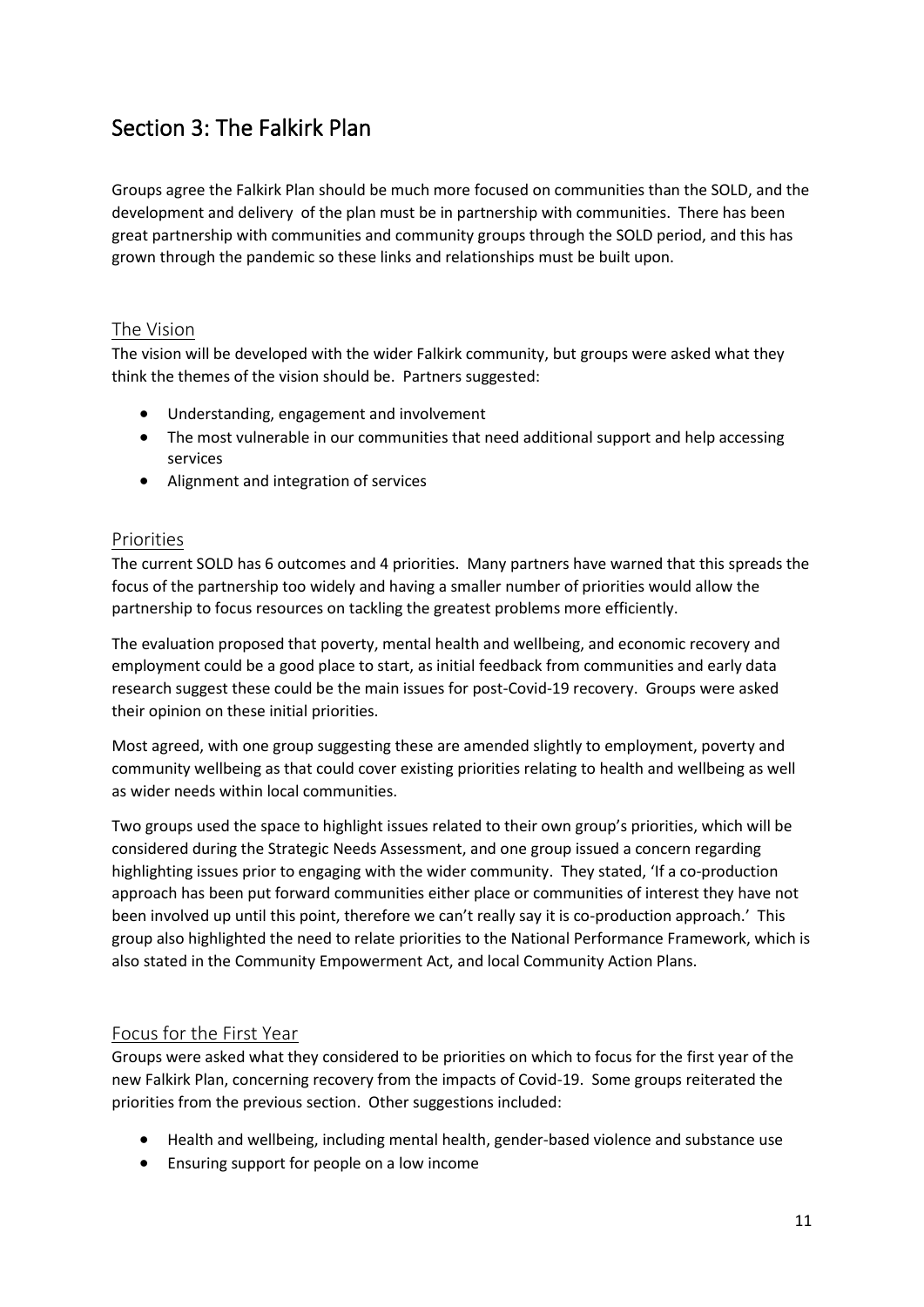- Skills Development
- Emerging vulnerabilities that may be unforeseen

Some groups chose to highlight principles that the partnership should adhere to when developing priorities, such as:

- Service redesign around people's needs with involvement of communities, place or interest, within service redesign
- Engagement and building community capacity
- Prevention and early intervention
- Focussed on making a real difference

Groups also highlighted the third sector and community groups in particular, noting that one positive that has come from the pandemic was the response that came from communities. People have come together to help their neighbours and we should ensure we are supporting communities and groups to provide support within those communities, and ensure these groups are sustainable. We must also learn from our own response and build on the relationships we have built with our communities.

## <span id="page-12-0"></span>Covid-19 Recovery Plan

Many services and organisations within the Partnership are developing their own response plans for Covid-19 recovery. Groups were asked what role the CPP could take to add value in the recovery process. Most groups agreed that a separate CPP Covid-19 recovery plan was not necessary, but it would be helpful for the CPP to review existing plans. This could be to identify common themes, to provide a summary for partners, or to identify any additional value the partnership can contribute together.

Partner recovery plans should help inform the recovery actions within the new Falkirk plan by identifying where a multi-agency approach could add value.

#### *Comments*

People used this opportunity to emphasise a few key points for the Falkirk Plan. The Plan must:

- Be clear, concise and simple
- Have a clear link from communities up to the National outcomes
- Be outcomes-focussed
- Build on the momentum of change that occurred from the pandemic
- Have a strong monitoring plan